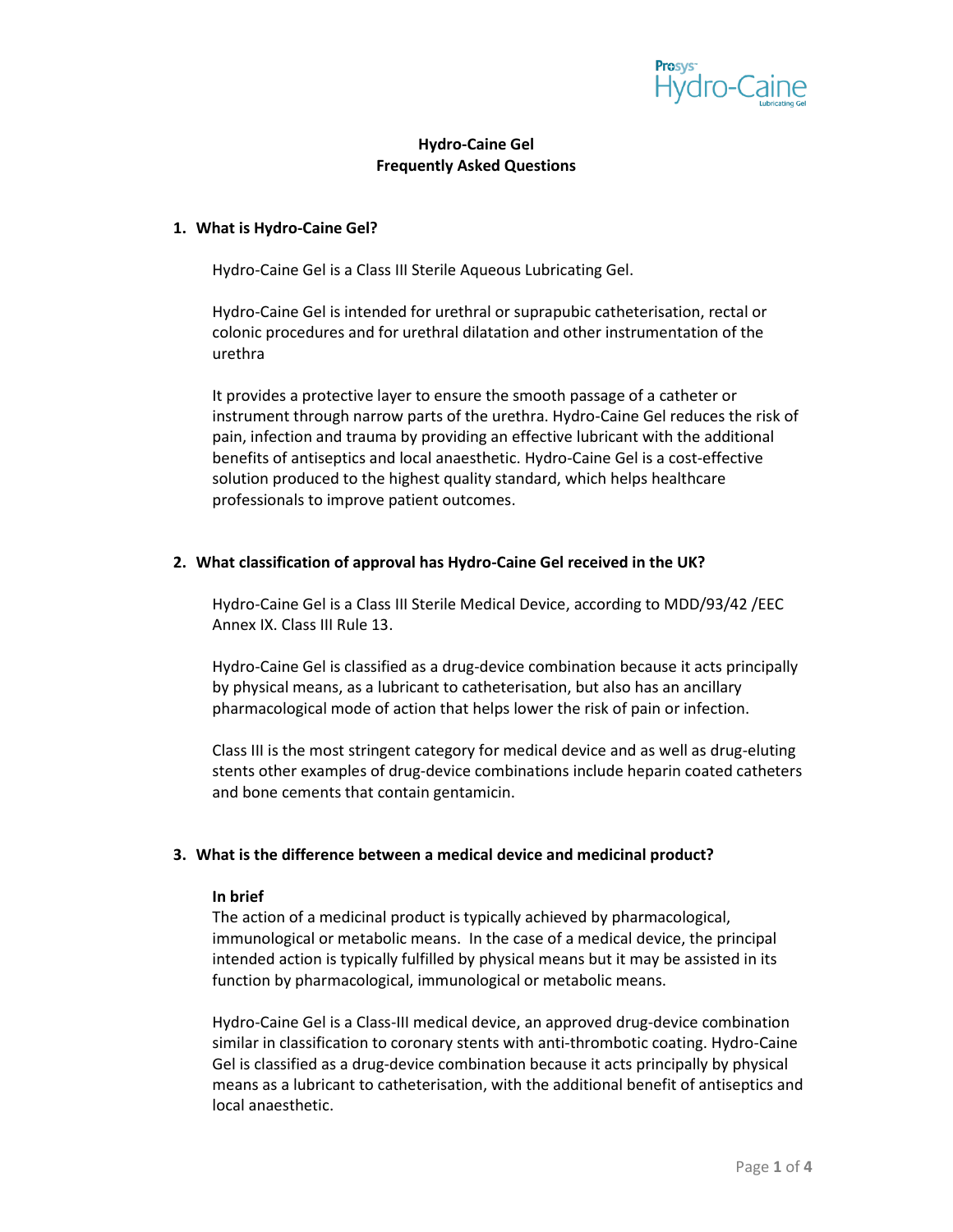

Please refer to the *Product Information For Use* sheet for further information.

## **Additional detail:**

Further information is available in the *Important Product Information* sheet, but in summary:

# **Medical Device Definition:**

Any instrument, apparatus, appliance, material or other article, whether used alone or in combination, including the software necessary for its proper application intended by the manufacturer to be used for human beings for the purpose of:

- diagnosis, prevention, monitoring, treatment or alleviation of disease,
- diagnosis, monitoring, treatment, alleviation of or compensation for an injury or handicap,
- investigation, replacement or modification of the anatomy or of a physiological process,
- Control of conception,

...which does not achieve its principal intended action in or on the human body by pharmacological, immunological or metabolic means, but which may be assisted in its function by such means

## **Medicine Definition:**

- Any substance or combination of substances presented as having properties for treating or preventing disease in human beings; or
- Any substance or combination of substances which may be used in or administered to human beings either with a view to restoring, correcting or modifying physiological functions by exerting a pharmacological, immunological or metabolic action, or to making a medical diagnosis

**BACKGROUND – Historical note:** Over time the classification of particular products has changed in accordance with changes in EC Legislation. Legislation on medicinal products predated the Medical Device Regulations (MDR). This meant that when the MDR came into force or was subsequently amended, as with the change of definition of a medicinal product in Directive 2004/27/EC (amending Directive 2001/83/EC ), which came into force on the 30th October 2005, a number of products were then regulated as Medical Devices. The MDR have now been in place for over 10 years. However there may still be areas where the regulatory classification is unclear, particularly where products incorporate a medicinal product.

The classification of medicine or medical device does not reflect the level of efficacy, safety or quality of the product. The classification denotes that the action of a medicine is typically achieved by pharmacological, immunological or metabolic means. In the case of a medical device, the principal intended action is typically fulfilled by physical means.

Previously, the route available to register a lubricating gel with Lidocaine was to class it as a medicinal product. Changes in classification have allowed for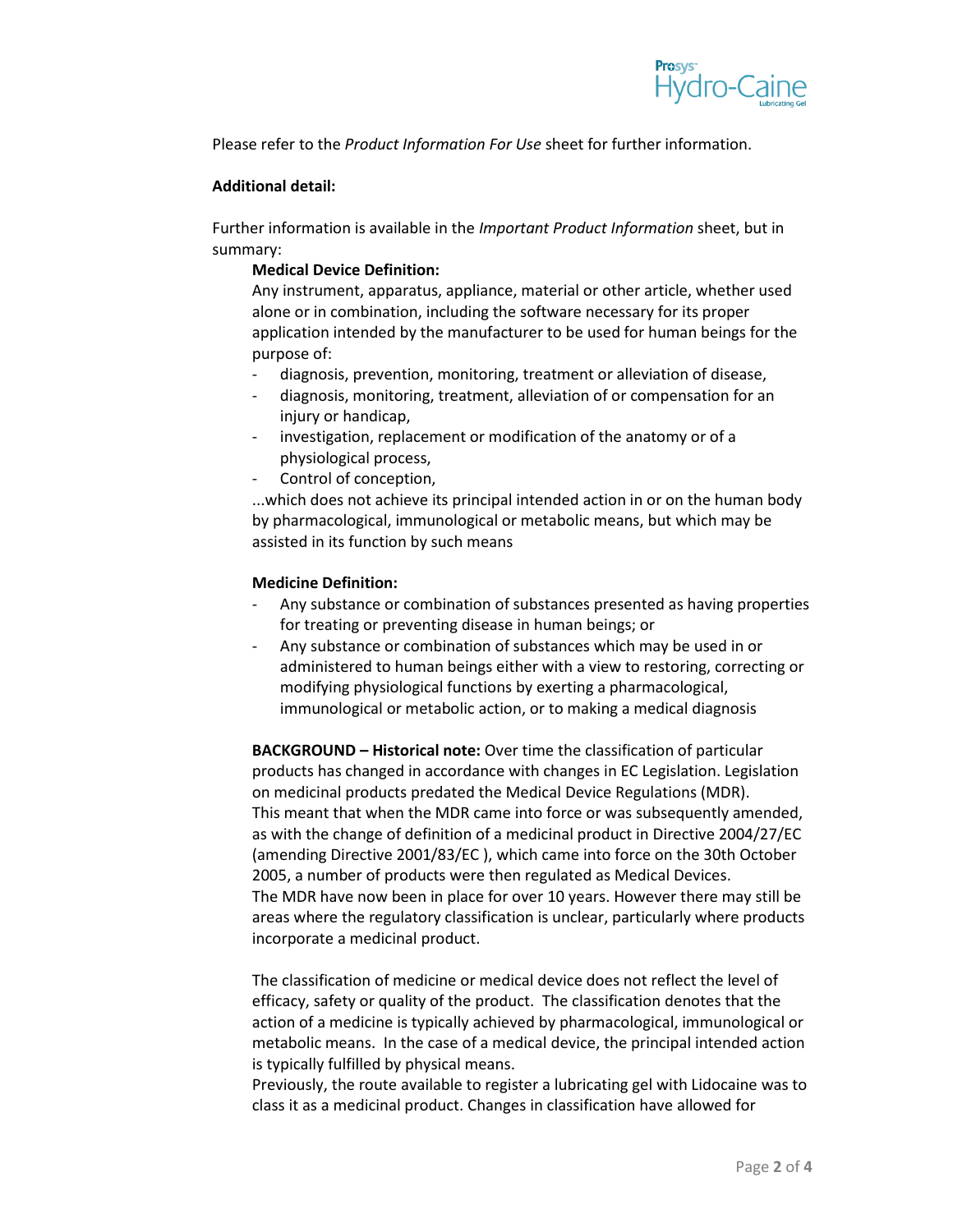

lubricating gels with Lidocaine, such as Hydro-Caine, to now be classed as a drug device combination.

As an approved drug device combination, Hydro-Caine Gel has a valid CE design examination certificate and has been reviewed and accepted by an accredited Notified Body regarding the quality, efficacy and safety of its ingredients. As a Good Manufacturing Practice (GMP) requirement we are obliged to batch test Hydro-Caine to confirm active ingredients and measured volume are consistent and the highest quality standard. Ongoing surveillance of Hydro-Caine Gel has reinforced the safety profile of the product.

# **4. Will healthcare professionals be liable for any adverse events if Hydro-Caine Gel is used for its antiseptic and anaesthetic qualities?**

Hydro-Caine clearly states on its IFU that its primary action is a lubricating gel. It has the additional benefits of antiseptic and anaesthetic properties that help to reduce the risk of pain and infection. If the healthcare professional uses a lubricating gel (Hydro-Caine) for its primary action then they will not be liable should an adverse event occur.

Reference:

- *National Institute for Clinical Excellence Guidlines (2003);Pratt RJ et al: Epic 2 Guidelines (2007); Tenke et al (2008) European & Asian Guidelines on Management & Prevention of CAUTI Cited in Kyle G (2011) Lubrication and Female Catheterisation. BJN Vol 20 No 10*
- *Pratt RJ, Pellowe CM, Wilson JA, Loveday HP, Harper P, Jones SRLJ, McDougal C & Wilcox MH (2007) Epic 2: National Evidence Based Guidelines for Preventing Healthcare Associated Infections in NHS Hospitals in England. London: Thames Valley University*